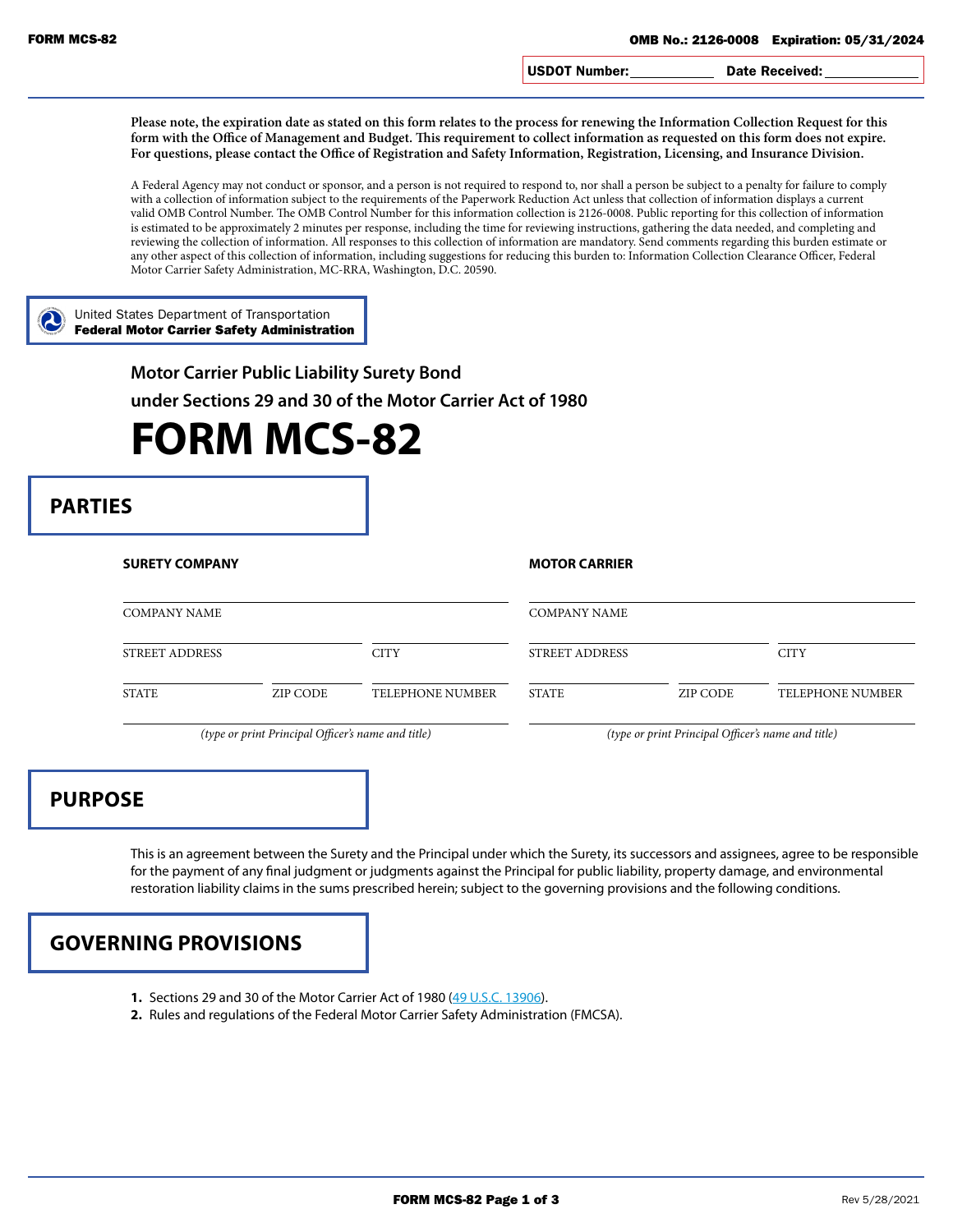## **CONDITIONS**

The Principal is or intends to become a motor carrier of property subject to the applicable governing provisions relating to financial responsibility for the protection of the public.

This bond assures compliance by the Principal with the applicable governing provisions, and shall insure to the benefit of any person or persons who shall recover a final judgment or judgments against the Principal for public liability, property damage, or environmental restoration liability claims (excluding injury to or death of the Principal's employees while engaged in the course of their employment, and loss of or damage to property of the principal, and the cargo transported by the Principal). If every final judgment shall be paid for such claims resulting from the negligent operation, maintenance, or use of motor vehicles in transportation subject to the applicable governing provisions, then this obligation shall be void, otherwise it will remain in full effect.

Within the limits described herein, the Surety extends to such losses regardless of whether such motor vehicles are specifically described herein and whether occurring on the route or in the territory authorized to be served by the Principal or elsewhere.

The liability of the Surety on each motor vehicle subject to the financial responsibility requirements of Sections 29 and 30 of the Motor Carrier Act of 1980 for each accident shall not exceed \$ , and shall be a continuing one notwithstanding any recovery hereunder.

The surety agrees, upon telephone request by an authorized representative of the FMCSA, to verify that the surety bond is in force as of a particular date. The telephone number to call is .

This bond is effective from (12:01 a.m., standard time, at the address of the Principal as stated herein) and shall continue in force until terminated as described herein. The principal or the Surety may at any time terminate this bond by giving (1) thirty–five (35) days notice in writing to the other party (said 35 day notice to commence from the date the notice is mailed, proof of mailing shall be sufficient proof of notice), and (2) if the Principal is subject to the FMCSA's registration requirements, by providing thirty (30) days notice to the FMCSA (said 30 days notice to commence from the date notice is received by the FMCSA at its office in Washington, D.C.). The Surety shall not be liable for the payment of any judgment or judgments against the Principal for public liability, property damage, or environmental restoration claims resulting from accidents which occur after the termination of this bond as described herein, but such termination shall not affect the liability of the Surety for the payment of any such judgment or judgments resulting from accidents which occur during the time the bond is in effect.



| <b>SURETY</b> | <b>DATE</b>  |
|---------------|--------------|
|               |              |
| <b>CITY</b>   | <b>STATE</b> |

*(Principal Officer's signature)*